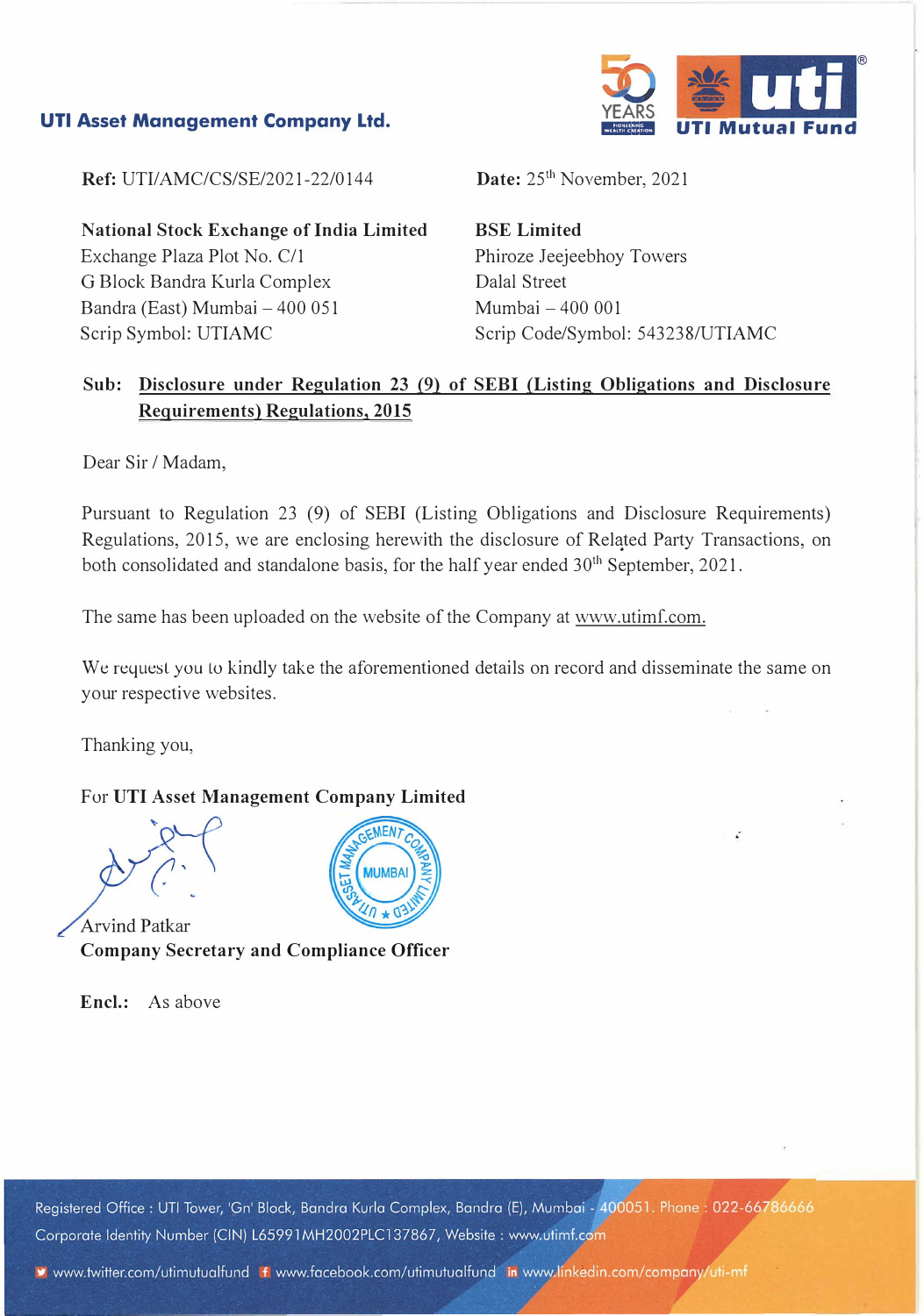

**Disclosure of Related Party Transactions on consolidated basis pursuant to Regulation 23 (9) of SEBI (Listing Obligations & Disclosure Requirements) Regulations, 2015**

**A. List of related parties of the Company with whom there have been transactions during the period ended 30th September, 2021 are as follows:**

### **I. Subsidiaries:**

- a. UTI International Limited, Guernsey (100%)
- b. UTI Retirement Solutions Limited, India (100%)
- c. UTI Capital Private Limited, India (100%)
- d. UTI Venture Funds Management Company Private Limited (100%)
- e. India Infrastructure Development Fund (25.87%)\*\*\*\*

### **II. Stepdown subsidiaries:**

- a. UTI International (Singapore) Private Limited (100% subsidiary of UTI International Limited, Guernsey)
- b. UTI Investment Management Company (Mauritius) Limited (100% subsidiary of UTI International Limited, Guernsey)
- c. UTI Private Equity Limited (100% subsidiary of UTI Venture Funds Management Company Private Limited)

### **III. Key Management Personnel (KMP):**

- a. Mr. Dinesh Kumar Mehrotra (Non-Executive Chairman and Independent Director)
- b. Mr. Edward Cage Bernard (Nominee Director)\*\*
- c. Mr. Flemming Madsen (Non Executive Director)
- d. Mr. Narasimhan Seshadri (Independent Director)
- e. Mr. Deepak Kumar Chatterjee (Independent Director)\*
- f. Mr. Rajeev Kakar (Independent Director)
- g. Ms. Dipali Hemant Sheth (Independent Director)
- h. Ms. Jayashree Vaidhyanathan (Independent Director)
- 1. Mr. Sanjay Varshneya (Nominee Director)\*\*\*
- j. Mr. Imtaiyazur Rahman (CEO & Whole Time Director)
- k. Mr. Praveen Jagwani (CEO of UTI International Ltd.)
- 1. Mr. Christopher M W Hill (Non Executive Director of UTI International Ltd.)
- m. Mr. Surojit Saha (CFO)
- n. Mr. Arvind Patkar (CS)



Registered Office : UTI Tower, 'Gn' Block, Bandra Kurla Complex, Bandra (E), Mumbai - 400051. Phone : 022-66786666 Corporate Identity Number (CIN) L65991MH2002PLC137867, Website: www.utimf.com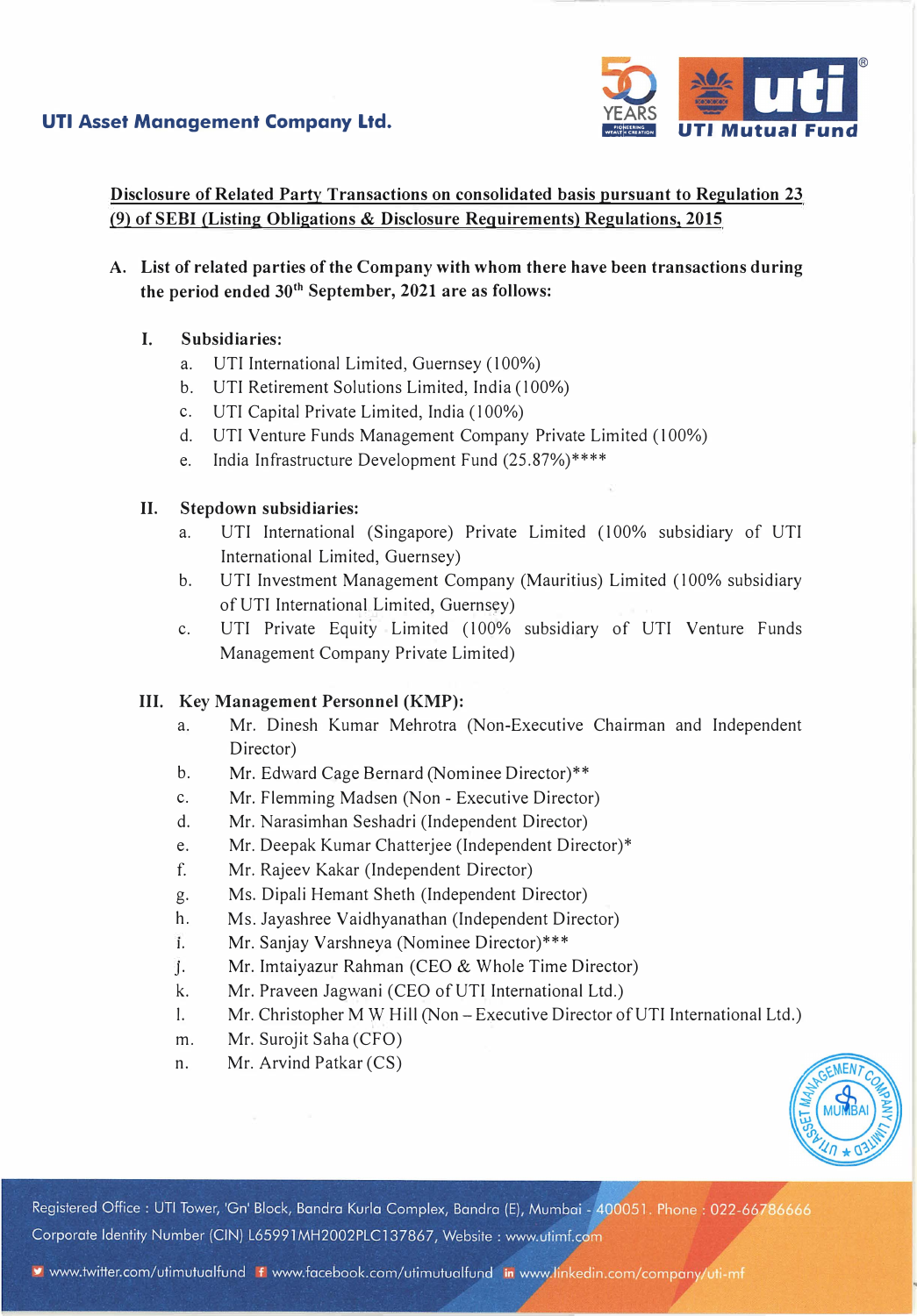### **IV. Shareholder:** T Rowe Price International Ltd (22.99%)

#### **V. Other Related Parties:**

- a. UTI AMC Ltd Employees Provident Fund
- b. UTI AMC Ltd Pension Fund

\*Mr. Deepak Kumar Chatterjee was re-appointed as an Independent Director at the 18th Annual General Meeting of the Company for another term of five years from 29<sup>th</sup> July, 2021 to 28<sup>th</sup> July, 2026, not liable to retire by rotation.

\*\*Mr. Edward Cage Bernard retired by rotation at the 18<sup>th</sup> Annual General Meeting of the Company and the shareholders had approved his appointment as a Nominee Director (Non-Executive Category) of the Company with effect from 29<sup>th</sup> July, 2021, liable to retire by rotation.

\*\*\*Mr. Sanjay Varshneya was appointed as a Nominee Director (Non-Executive Category) at the  $18<sup>th</sup>$ Annual General Meeting of the Company with effect from 29<sup>th</sup> July, 2021, liable to retire by rotation.

\*\*\*\*The above-mentioned fund have been consolidated as per the requirement of IND AS 110. An investor controls an investee when it is exposed, or h as rights, to variable returns from its involvement , with the investee and has the ability to affect those returns through its power over the investee.

### **B. Related Parties Transaction entered during the half year ended 30th September, 2021:**

|     |                                            |                          |                | $($ INS. III UIUIT $)$ |
|-----|--------------------------------------------|--------------------------|----------------|------------------------|
| Sr. | <b>Name of Related Party</b>               | Nature of                |                | <b>Period Ended</b>    |
| No. |                                            | <b>Transactions</b>      | September 2021 |                        |
|     |                                            |                          | Transactions   | <b>Outstanding at</b>  |
|     |                                            |                          | for the period | the period end         |
| 1.  | T Rowe Price International   Dividend Paid |                          | 44.62          |                        |
|     | Ltd                                        |                          |                |                        |
| 2.  | UTI AMC Ltd Employees                      | Contribution to the      | 11.66          |                        |
|     | Provident Fund                             | fund                     |                |                        |
| 3.  | UTI AMC Ltd Pension                        | Contribution to the      | 2.16           |                        |
|     | Fund                                       | <b>TRANSPORT</b><br>fund |                |                        |

\*All transactions with these related parties are priced on an arm's length basis and resulting outstanding balances are to be settled in cash within six months of the reporting date. None of the balances is secured.



 $(D_{\alpha}, L_{\alpha}, C_{\alpha+\alpha})$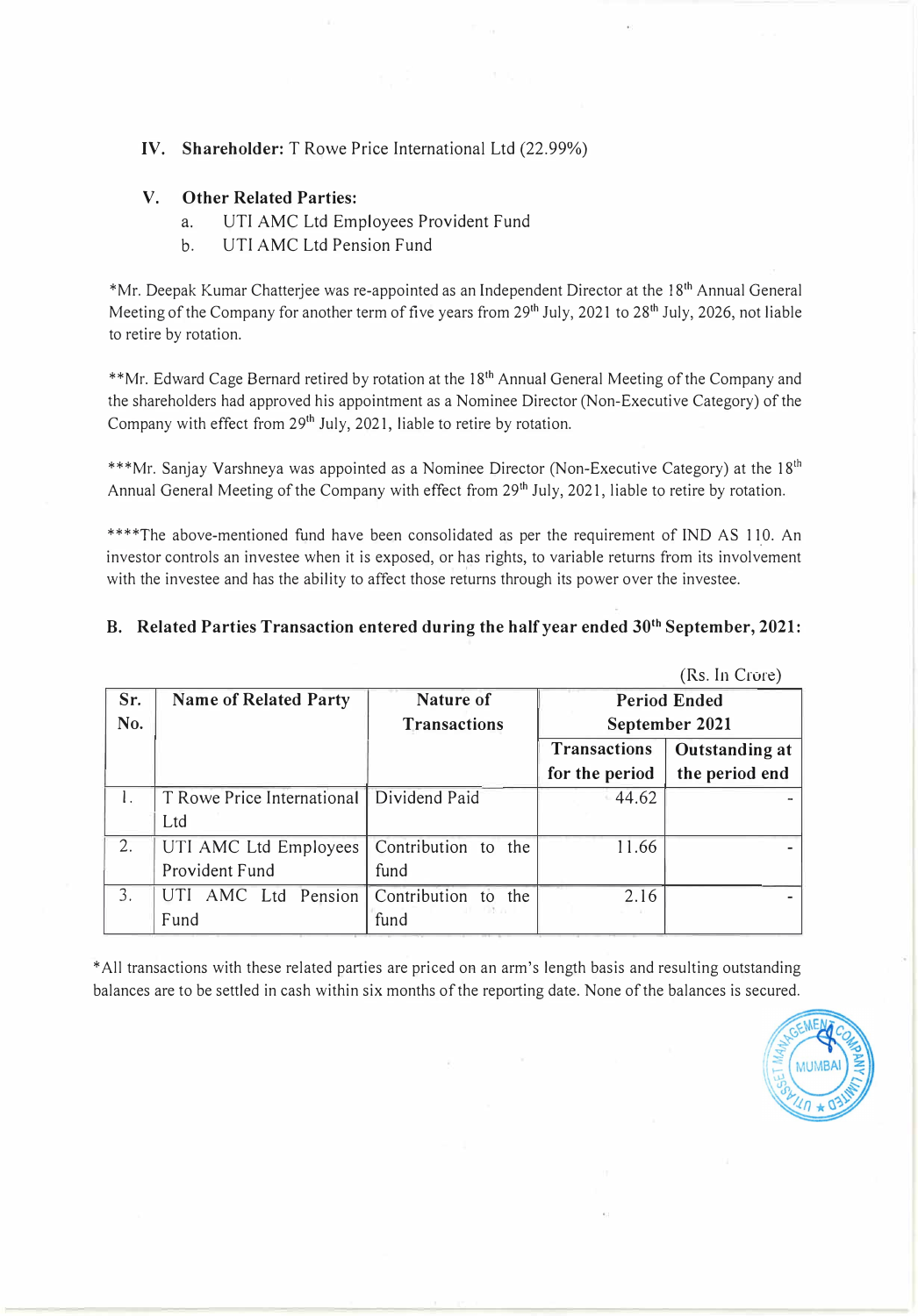# **C. Details of remuneration & Dividend paid to KMPs:**

|            |                               | (Rs. In Crore)                                              |
|------------|-------------------------------|-------------------------------------------------------------|
| Sr.<br>No. | <b>Nature of Transactions</b> | <b>Transactions for the period</b><br>ended September, 2021 |
|            | Short term employee benefits  | 10.60                                                       |
| 2.         | Post employee benefits        | 0.1 <sup>1</sup>                                            |
| 3.         | <b>Share Based Payments</b>   | 1.22                                                        |
| 4.         | Director Sitting Fees         | 0.96                                                        |
| 5.         | Dividend on Equity Shares     | 0.0                                                         |

# For **UTI Asset Management Company Limited**

 $S$ <sub>ojit</sub> **Chief Finance Officer** 



 $\pm 10\%$ 

**Date:** 25**th** November, 2021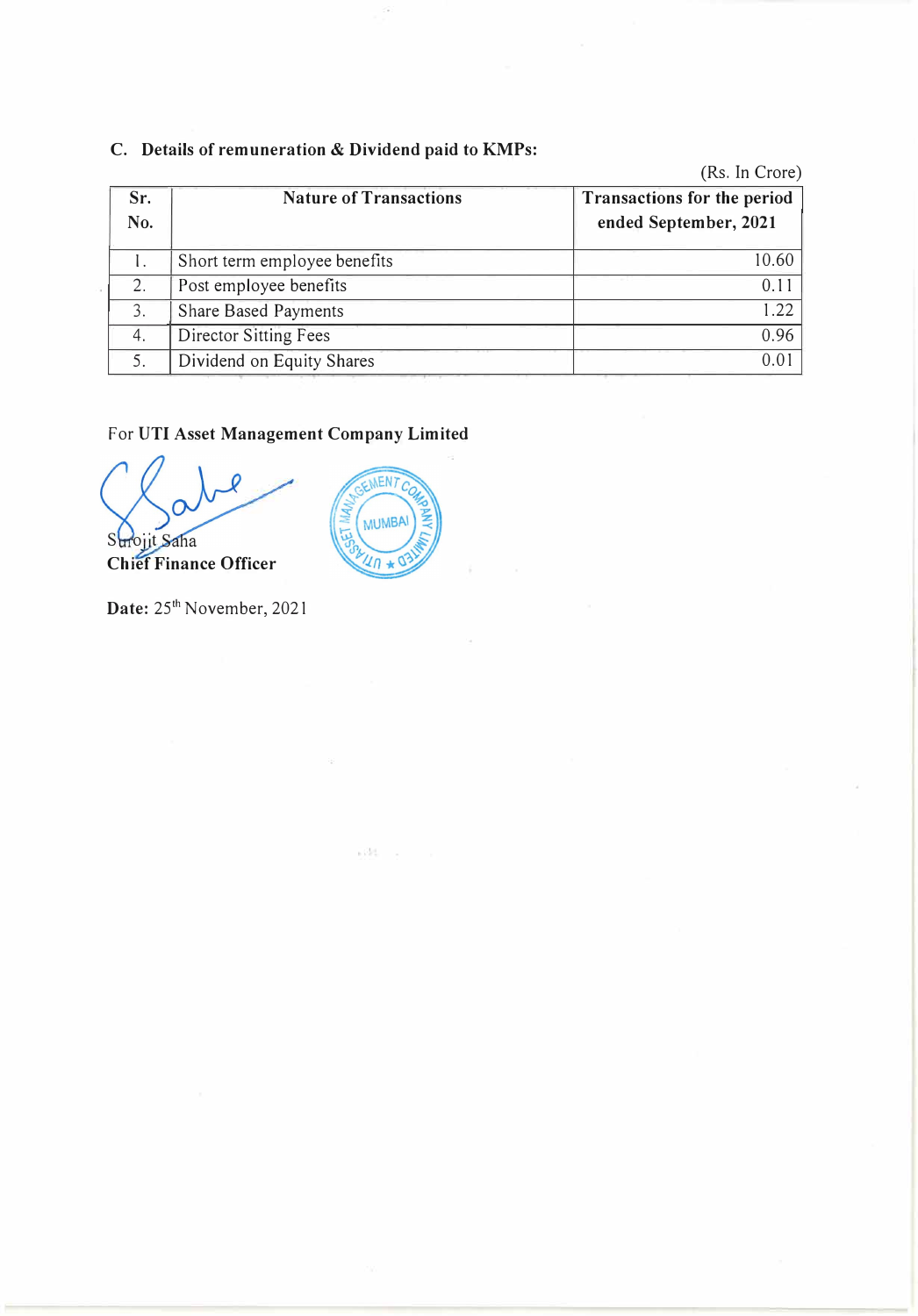## **Disclosure of Related Party Transactions on standalone basis pursuant to Regulation 23(9) of SEBI (Listing Obligations & Disclosure Requirements) Regulations, 2015**

## **A. List of related parties of the company with whom there have been transactions during the period ended 30th September, 2021 are as follows:**

### **I. Subsidiaries:**

- a. UTI International Limited, Guernsey. ( 100%)
- b. UTI Retirement Solutions Limited, India (100%)
- c. UTI Capital Private Limited, India (100%)
- d. UTI Venture Funds Management Company Private Limited (100%)
- e. India Infrastructure Development Fund (25.87%)\*\*\*\*

### **II. Stepdown subsidiaries:**

- a. UTI International (Singapore) Private Limited (100% subsidiary of UTI International Limited, Guernsey)
- b. UTI Investment Management Company (Mauritius) Limited (100% subsidiary of UTI International Limited, Guernsey)
- c. UTI Private Equity Limited (100% subsidiary of UTI Venture Funds Management Company (P) Limited)

### **III. Key Management Personnel (KMP) of the Company:**

- a. Mr. Dinesh Kumar Mehrotra (Non-Executive Chairman and Independent Director)
- b. Mr. Edward Cage Bernard (Nominee Director)\*\*
- c. Mr. Flemming Madsen (Non Executive Director)
- d. Mr. Narasimhan Seshadri (Independent Director)
- e. Mr. Deepak Kumar Chatterjee (Independent Director)\*
- **f.** Mr Rajeev Kakar (Independent Director)
- g. Ms. Dipali Hemant Sheth (Independent Director)
- h. Ms. Jayashree Vaidhyanathan (Independent Director)
- 1. Mr. Sanjay Varshneya (Nominee Director)\*\*\*
- j. . Mr. Imtaiyazur Rahman (Executive Director, CEO)
- k. Mr. Surojit Saha (CFO)
- I. Mr. Arvind Patkar (CS)

**IV. Shareholder:** T Rowe Price International Ltd (22.99%)

 $\mathbf{r}_{\mathbf{g}}^{(i)}$  .

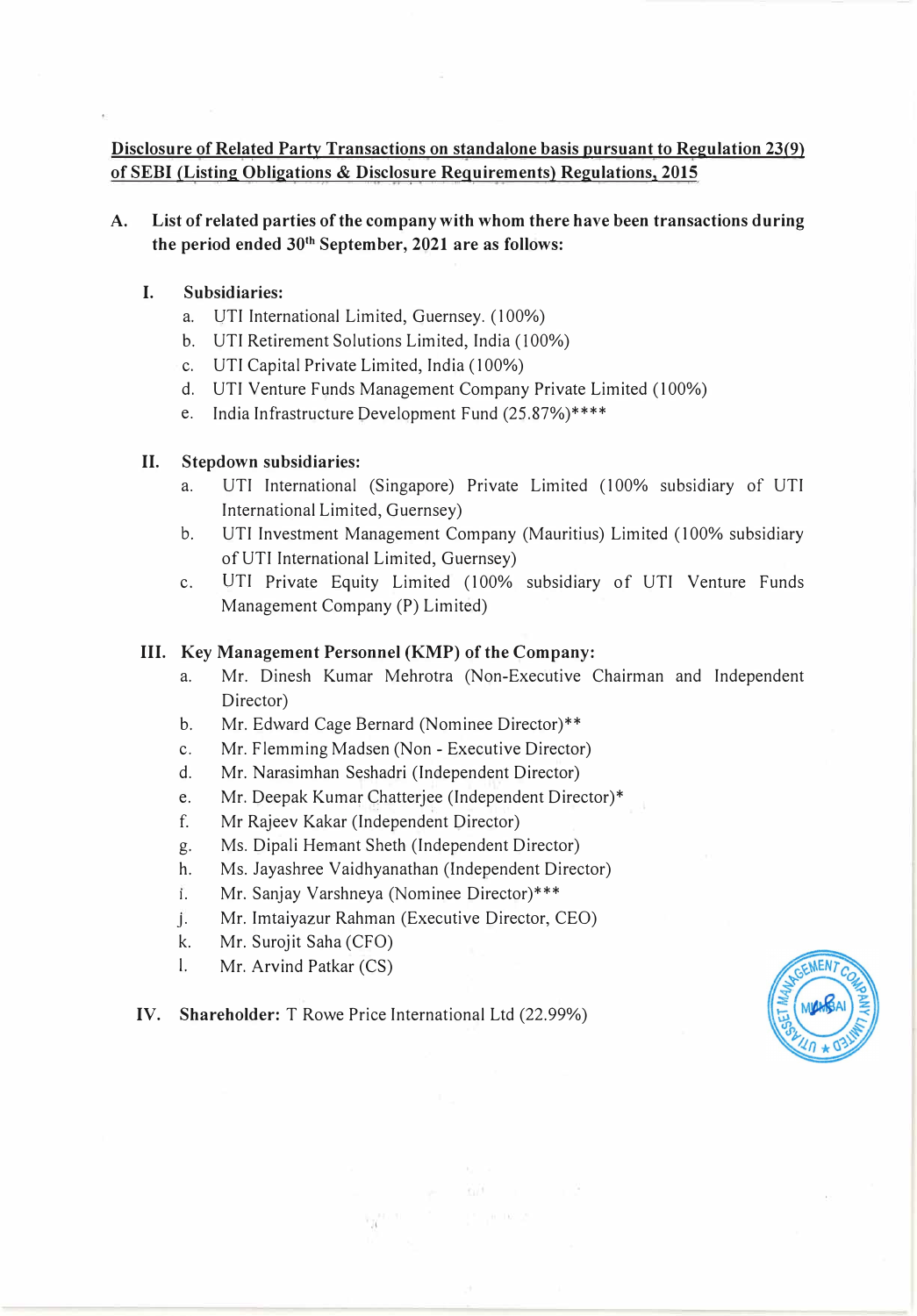### **V. Other Related Parties:**

- a. UTI AMC Ltd Employees Provident Fund
- b. UTI AMC Ltd Pension Fund

\*Mr. Deepak Kumar Chatterjee was re-appointed as an Independent Director at the 18<sup>th</sup> Annual General Meeting of the Company for another term of five years from 29<sup>th</sup> July, 2021 to 28<sup>th</sup> July, 2026, not liable to retire by rotation.

\*\*Mr. Edward Cage Bernard retired by rotation at the 18<sup>th</sup> Annual General Meeting of the Company and the shareholders had approved his appointment as a Nominee Director (Non-Executive Category) of the Company with effect from  $29<sup>th</sup>$  July, 2021, liable to retire by rotation.

\*\*\*Mr. Sanjay Varshneya was appointed as a Nominee Director (Non-Executive Category) at the 18<sup>th</sup> Annual General Meeting of the Company with effect from 29<sup>th</sup> July, 2021, liable to retire by rotation.

\*\*\*\*The above mentioned fund have been consolidated as per the requirement of IND AS 110. An investor controls an investee when it is exposed, or has rights, to variable returns from its involvement with the investee and has the ability to affect those returns through its power over the investee.

**B. Related Parties Transactions entered by the Company during the half year ended 30 th September, 2021:**

|     |                                  |                               | (100, 11101010)                    |  |
|-----|----------------------------------|-------------------------------|------------------------------------|--|
| Sr. | <b>Name of Related Party</b>     | <b>Nature of Transactions</b> | <b>Period Ended</b>                |  |
| No. |                                  |                               | September 2021                     |  |
|     |                                  |                               | <b>Transactions</b><br>Outstanding |  |
|     | $\mathcal{A}(\cdot)$             |                               | at the period<br>for the           |  |
|     |                                  |                               | end<br>period                      |  |
| 1.  | International<br>UTI             | <b>Business</b><br>Support    | 3.58<br>1.93                       |  |
|     | Private<br>(Singapore)           | Service Fees (Expense)        |                                    |  |
|     | Limited                          | PMS Fees (Income)             | 4.83<br>2.67                       |  |
| 2.  | Investment<br>UTI                | PMS Fees (Income)             | 0.22<br>1.17                       |  |
|     | Company<br>Management            |                               |                                    |  |
|     | (Mauritius) Limited              |                               |                                    |  |
| 3.  | UTI Retirement Solutions         | Rent Income                   | 0.23                               |  |
|     | Limited                          | Reimbursement received        | 1.83                               |  |
|     |                                  | towards<br>employee           |                                    |  |
|     |                                  | benefit<br>expenses<br>&      |                                    |  |
|     |                                  | administrative Expenses       |                                    |  |
| 4.  | Private<br><b>UTI</b><br>Capital | Interest Income               | 0.12                               |  |
|     | Limited                          | Loan repaid                   | 3.00                               |  |



(Rs. In Crore)